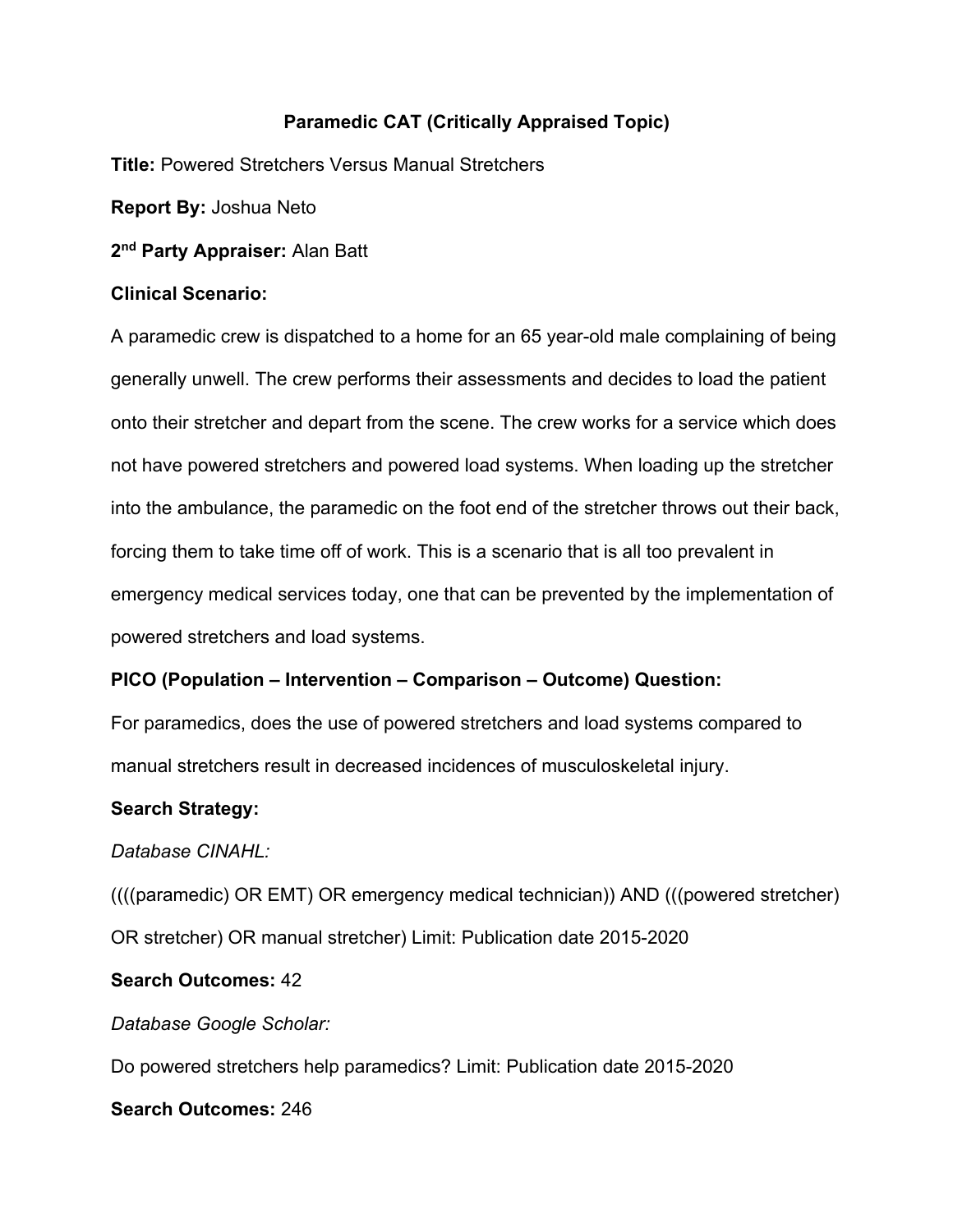# **Relevant Papers:** 3

| Author,              | Population          | Design             | Outcomes                    | <b>Results</b>          | Strengths/Weak-       |
|----------------------|---------------------|--------------------|-----------------------------|-------------------------|-----------------------|
| Date                 |                     | (LOE)              |                             |                         | nesses                |
| Armstrong<br>et al., | 274 para-<br>medics | Retro-<br>spective | Work-<br>$\bullet$<br>place | Prior to<br>powered     | Strengths:            |
| 2017                 | from                | cohort             | injuries                    | stretcher               | Large<br>population   |
|                      | Hamilton            | study              | Economic                    | inter-                  | used                  |
|                      | Paramedic           | LOE <sub>1</sub>   | feasibility                 | vention,                | Good use of           |
|                      | Service             |                    | of                          | musculo-                | control in            |
|                      | (HPS) and           |                    | powered                     | skeletal                | order                 |
|                      | 300 para-           |                    | stretchers                  | injury rate             | compare               |
|                      | medics<br>from      |                    |                             | was 20%<br>$(+/- 6.8%)$ | inter-                |
|                      | Niagara             |                    |                             | and                     | ventions<br>When      |
|                      | Emerg-              |                    |                             | $17.9\%$ (+/-           | injuries              |
|                      | ency                |                    |                             | $6.4%$ ) in             | were                  |
|                      | <b>Services</b>     |                    |                             | <b>NEMS</b>             | reported,             |
|                      | (NEMS).             |                    |                             | and HPS                 | multiple              |
|                      | HPS para-           |                    |                             | respect-                | variables             |
|                      | medics<br>served as |                    |                             | ively. Post<br>inter-   | were looked           |
|                      | the control         |                    |                             | vention,                | at such as<br>what    |
|                      | group,              |                    |                             | rates                   | equipment             |
|                      | <b>NEMS</b>         |                    |                             | dropped                 | was being             |
|                      | para-               |                    |                             | to 4.3% in              | used, lost            |
|                      | medics              |                    |                             | NEMS (a                 | time, type of         |
|                      | were the            |                    |                             | 78%                     | injury, and           |
|                      | experi-<br>mental   |                    |                             | reduction),<br>and      | what health           |
|                      | group.              |                    |                             | increased               | care was<br>provided  |
|                      |                     |                    |                             | to 24.6%                | Weaknesses:           |
|                      |                     |                    |                             | in HPS.                 | Standard of           |
|                      |                     |                    |                             |                         | how the               |
|                      |                     |                    |                             |                         | retro-                |
|                      |                     |                    |                             |                         | spective              |
|                      |                     |                    |                             |                         | data was              |
|                      |                     |                    |                             |                         | recorded<br>cannot be |
|                      |                     |                    |                             |                         | controlled            |
|                      |                     |                    |                             |                         | Only                  |
|                      |                     |                    |                             |                         | information           |
|                      |                     |                    |                             |                         | analyzed              |
|                      |                     |                    |                             |                         | was the               |
|                      |                     |                    |                             |                         | incidence             |
|                      |                     |                    |                             |                         | rates of              |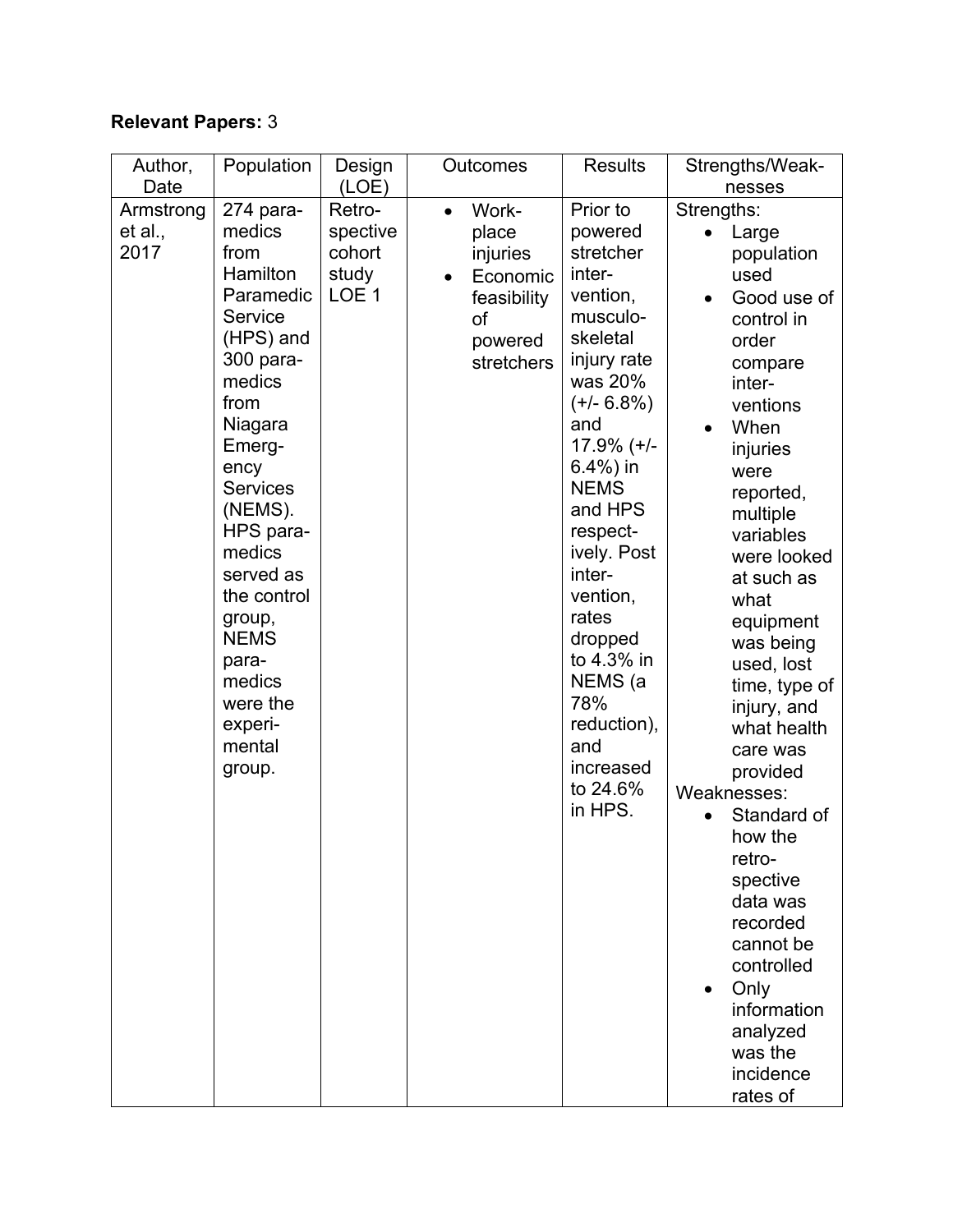|                     |                              |                                                         |                                                                                                                                              |                                                                                                                                                                                                                                                                                                                                                                                                              | injury, could<br>possibly<br>look into<br>what forces<br>may be<br>applied onto<br>the body<br>and how the<br>powered<br>stretcher<br>may help<br>these                                                                                                                                                                                                                                                                                               |
|---------------------|------------------------------|---------------------------------------------------------|----------------------------------------------------------------------------------------------------------------------------------------------|--------------------------------------------------------------------------------------------------------------------------------------------------------------------------------------------------------------------------------------------------------------------------------------------------------------------------------------------------------------------------------------------------------------|-------------------------------------------------------------------------------------------------------------------------------------------------------------------------------------------------------------------------------------------------------------------------------------------------------------------------------------------------------------------------------------------------------------------------------------------------------|
| Lad et al.,<br>2018 | 8 working<br>para-<br>medics | Rand-<br>omized<br>control<br>trial<br>LOE <sub>2</sub> | L4/L5<br>$\bullet$<br>joint com-<br>pression<br>Shear<br>forces<br>placed on<br>spine<br>Right<br>$\bullet$<br>shoulder<br>flexor<br>moments | There was<br>significant<br>decrease<br>in com-<br>pression<br>forces<br>placed on<br>L4/L5<br>when<br>using the<br>powered<br>stretcher<br>compared<br>to the<br>manual<br>stretcher<br>to load<br>and<br>unload.<br>Significant<br>decrease<br>in shear<br>forces on<br>the<br>anterior<br>and<br>posterior<br>portions of<br>the spine,<br>when<br>using<br>powered<br>stretcher<br>compared<br>to manual | Strengths:<br>Many<br>$\bullet$<br>outcome<br>measures<br>that looked<br>at the whole<br>body<br>overall,<br>accurately<br>measure<br>the amount<br>of force<br>going<br>through a<br>person's<br>body<br>Measured<br>both<br>cumulative<br>and peak<br>forces, able<br>to get a<br>better<br>under-<br>standing of<br>how the<br>move-<br>ments are<br>affecting the<br>body<br>Weaknesses:<br>Only 8<br>$\bullet$<br>partici-pants<br>in the study, |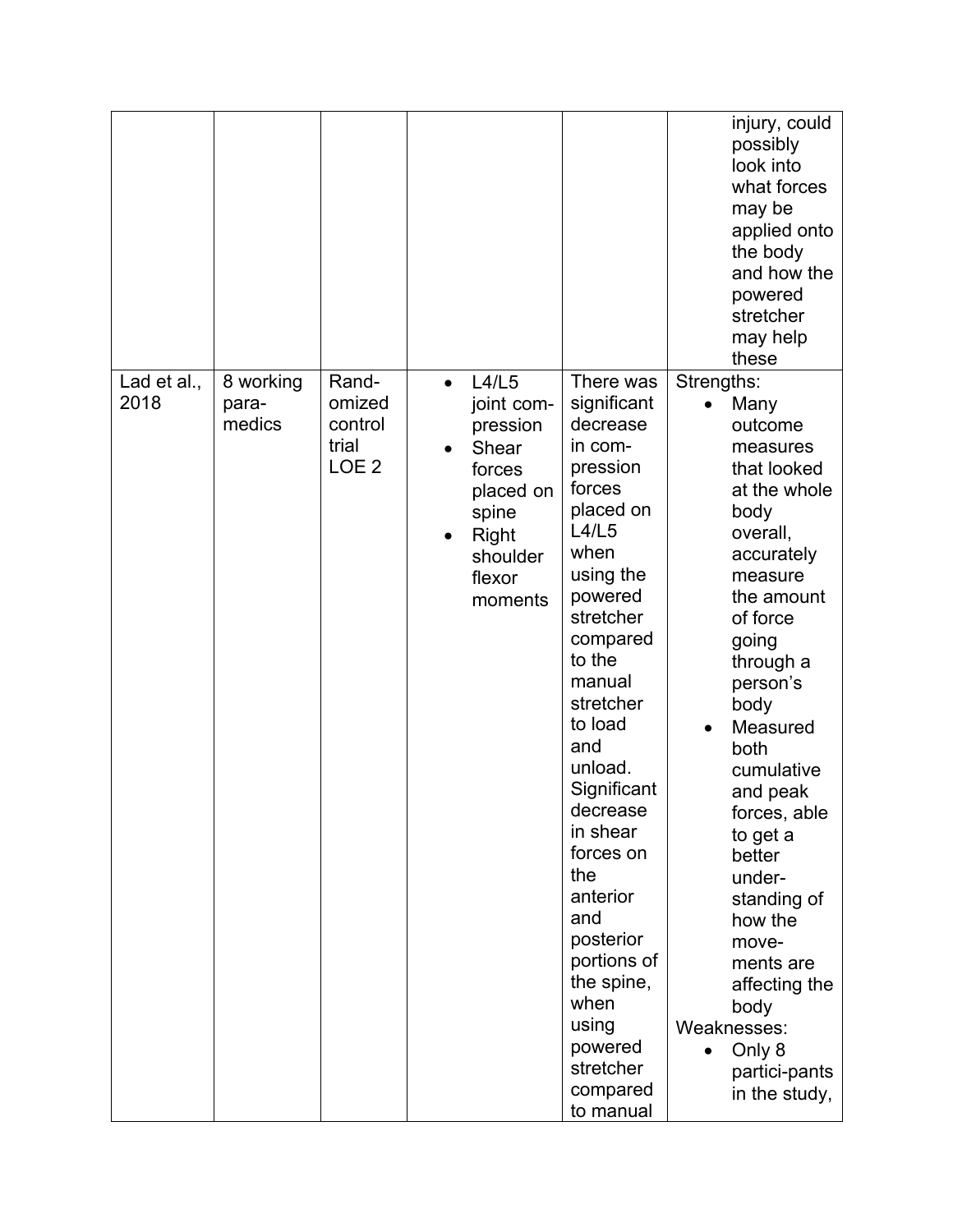| Potivn &         | <b>No</b>                                                                                                                      | Pros-                                | Trunk<br>$\bullet$                                                                                                                                                                                | stretcher.<br><b>Right</b><br>shoulder<br>flexor<br>moments<br>were<br>greater<br>with<br>manual<br>stretcher.<br>Ratings of<br>perceived<br>exertion<br>were less<br>with the<br>powered<br>stretcher<br>compared<br>to the<br>manual<br>stretcher.<br>For all         | not enough<br>to produce<br>a significant<br>power to<br>the study<br>Strengths:                                                                                                                                                                                                                                       |
|------------------|--------------------------------------------------------------------------------------------------------------------------------|--------------------------------------|---------------------------------------------------------------------------------------------------------------------------------------------------------------------------------------------------|-------------------------------------------------------------------------------------------------------------------------------------------------------------------------------------------------------------------------------------------------------------------------|------------------------------------------------------------------------------------------------------------------------------------------------------------------------------------------------------------------------------------------------------------------------------------------------------------------------|
| Potivin,<br>2019 | physical<br>partici-<br>pants,<br>computer<br>sim-<br>ulations<br>were done<br>with 3<br>different<br>sized<br>para-<br>medics | pective<br>study<br>LOE <sub>1</sub> | rotation<br>Knee<br>$\bullet$<br>flexion<br>Hand<br>force<br>Lumbar<br>comp-<br>ression<br>force<br>Lumbar<br>shear<br>force<br>Shoulder<br>move-<br>ment<br>Elbow<br>flexion<br>Hip<br>extension | outcome<br>measures,<br>using a<br>powered<br>cot and<br>powered<br>loading<br>system<br>applied<br>significan-<br>tly less<br>force to<br>the body.<br>Leads to<br>the<br>conclusion<br>that the<br>powered<br>systems<br>are better<br>for<br>preventing<br>injuries. | Computer<br><b>Simulations</b><br>make sure<br>actual<br>participants<br>aren't<br>getting hurt<br>performing<br>tasks<br>Used a<br>variety of<br>patient and<br>EMT sizes,<br>which is<br>realistic in<br>the field<br>Weaknesses:<br>Only<br>$\bullet$<br>analyzing 2<br>postures,<br>and done<br>so in one<br>plane |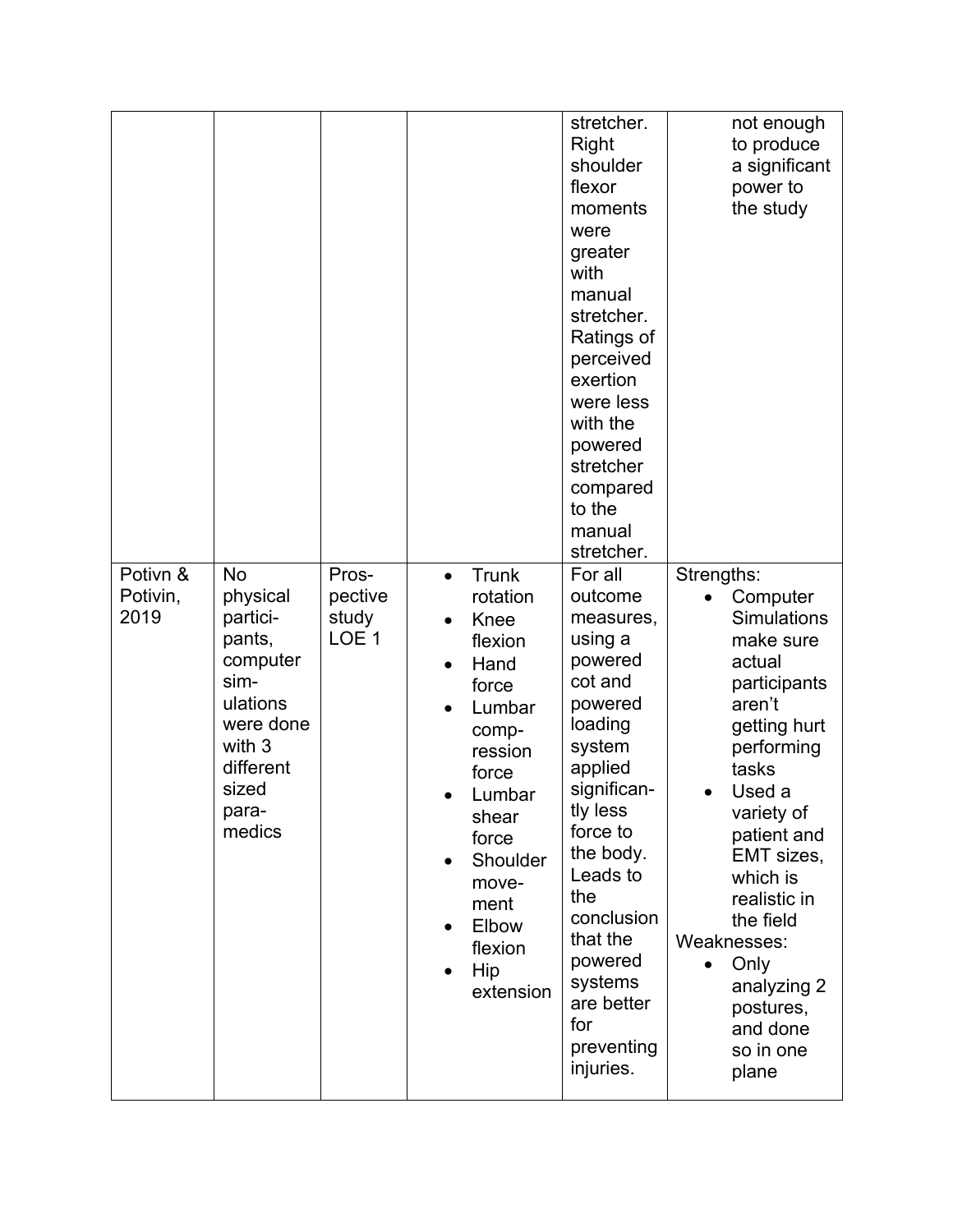|  |  | Actual<br>$\bullet$ |
|--|--|---------------------|
|  |  | <b>EMTs not</b>     |
|  |  | used, only          |
|  |  | computer            |
|  |  | simulations.        |
|  |  | Some                |
|  |  | simulations         |
|  |  | may work            |
|  |  | on the              |
|  |  | computer,           |
|  |  | but not in          |
|  |  | the real            |
|  |  | world,              |
|  |  | cannot seen         |
|  |  | this without        |
|  |  | using actual        |
|  |  | paramedics          |

#### **Comments:**

These studies reinforce the importance of using a powered stretcher in comparison to a manual stretcher when it comes to preventing injuries and musculoskeletal disorders.

# **Clinical Bottom Line:**

The literature indicates that the use of powered stretchers and load systems is superior when compared to manual stretchers and load systems. The evidence shows that there are less mechanical forces being applied to the body, decreasing the likelihood of injury and musculoskeletal disease. The implementation of powered stretchers and load systems would be beneficial to both the paramedic services, and the paramedics themselves. The reason being that less paramedics would be getting injured on the job, which then means that the service would be paying out less money in order to compensate for the lost time. Additionally, the paramedic would not be getting injured, meaning they can work more and have a better quality of life.